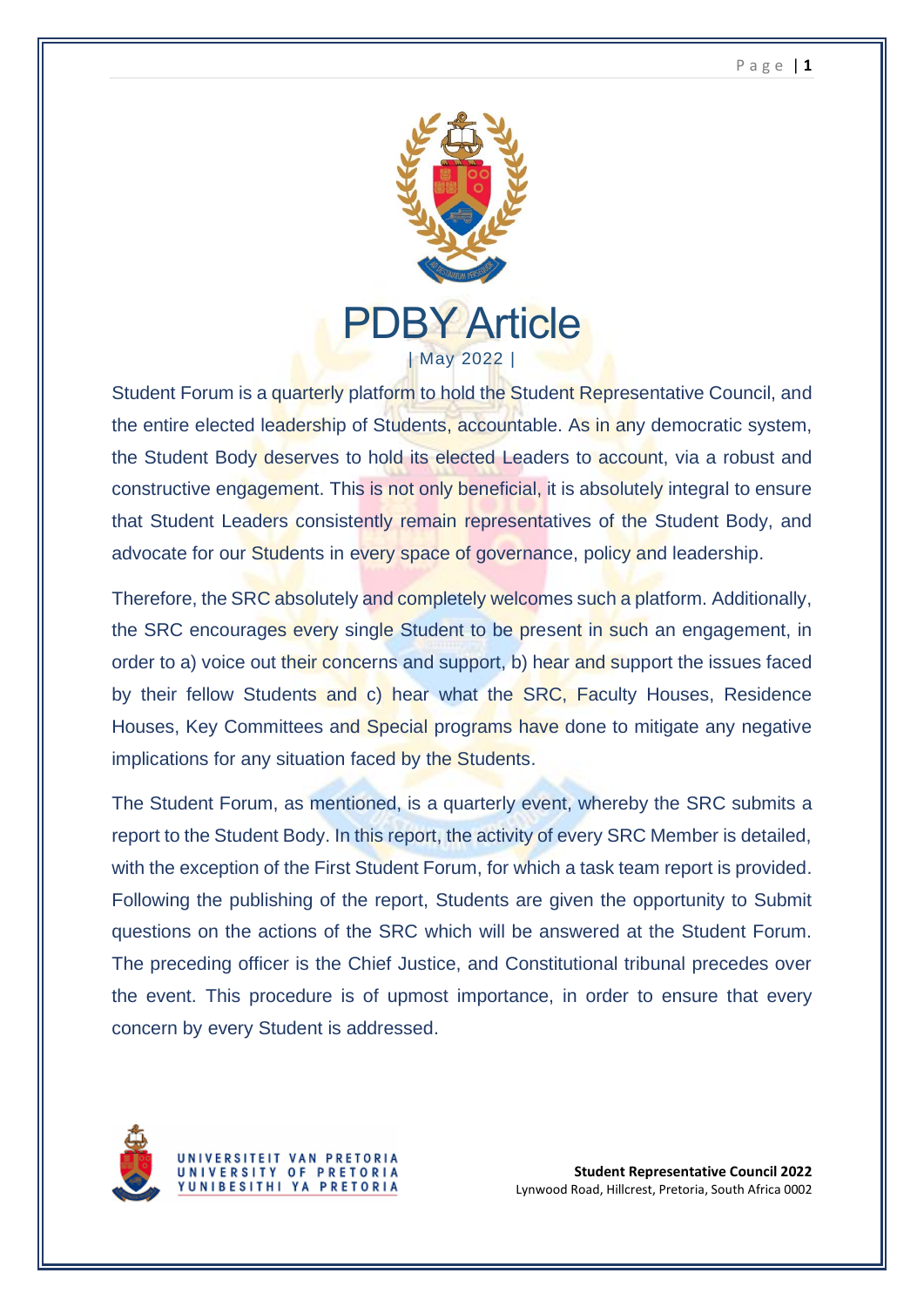## P a g e | **2**

Which brings us to the next point; the Quarter 1 Student Forum. Initially, the Student Forum was postponed due to a number of reasons, some of which include the Quarter 1 Report not being published 2 weeks prior to the date. Rather than working around this Constitutional requirement, the SRC saw it fit to postpone the Forum to afford Student the 2 weeks in order to engage with the report before Student Forum. Therefore, Quarter 1 Student Forum was held on 5<sup>th</sup> May 2022 in Sanlam Auditorium on Main Campus. The Forum was largely successful in that the SRC was able to account on certain issues. The University of Pretoria saw the 1st Student Forum held in-person over the past 3 years, conclude successfully and completely. Given that the SRC does acknowledge that all matters were not able to be deliberated on as in detail as the SRC would like, the SRC does apologies to its Student Body, and continues to encourage those Students who were unable to ask Questions or raise points of Concern to engage even outside of the Student Forum platform. The SRC would like to see the following issues raised from our Student Body, as the SRC has worked to address the issues: issues around Students accessing Mobile Data, issues faced by our Students in Private Accredited Accommodation, and NSFAS-related queries, amongst multiple others. Additionally, the SRC has noted that, due to the disruptive behaviour of certain individuals in the crowd, many Students and Student Leaders felt unsafe. For this, the SRC once again does apologise, and reassures the Student Body that the matter is being looked into. The SRC, and Student Leadership at large, continues to strive for a space of governance that is conducive to every idea that is progressive, inclusive and representative, free from selfish motives, harassment, misogyny and discrimination. We, as the UP Student Body must not normalise a Governance Culture of threats, insults and personal attacks of any Student, Student Leader or the greater collective Student Body.

The SRC therefore sees fit to act proactively and has since already began working on and planning the Quarter 2 Student Forum, in order to reassure our Students that the SRC will continue to represent them without fear or favour.